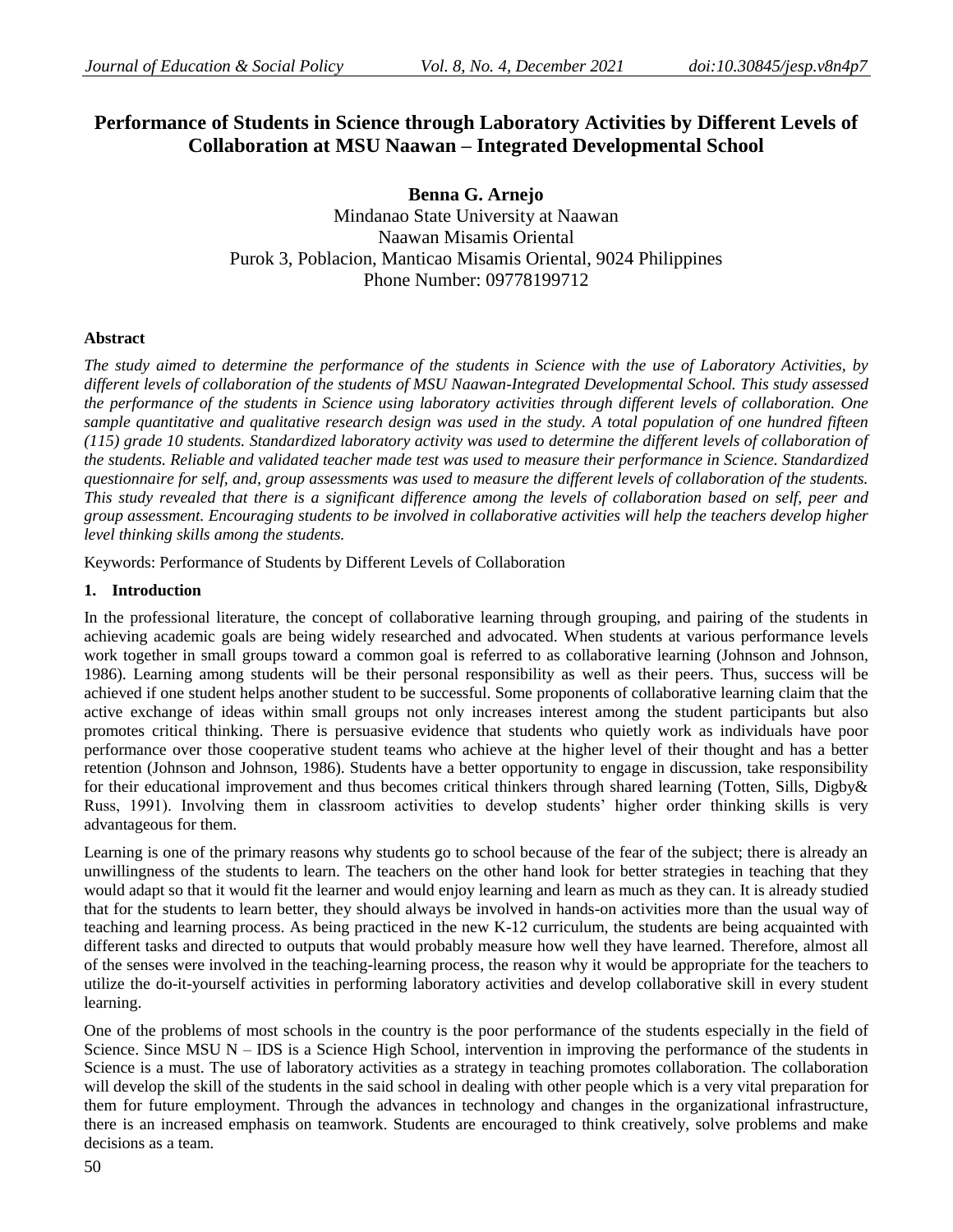Therefore, there is a development and enhancement of critical-thinking skills among students through collaborative learning. The use of laboratory activities in teaching students serves as a scaffolding to improve the students' performance in Science. With this, the researcher assessed the collaborative skill of the students in the do-it-yourself laboratory activities at MSU Naawan – Integrated Developmental School since this institution wanted to develop every student holistically.

## **2. METHODS**

This study used the one sample group with quantitative and qualitative research design. One sample since the subjects of the study was only the grade 10 students from MSU Naawan – Integrated Developmental School. The students were evaluated quantitatively based on the laboratory report assessment score during the conduct of the laboratory activity and the summative test scores for their performance in Science. The qualitative method was applied using an interview using questions that would support how well they collaborated within the group. This was done to support the quantitative evaluation of the study. Mostly qualitative method is primarily used to gain an understanding of underlying reasons, opinions and motivation. It was used to uncover trends in thoughts and, opinion. While quantitative method was primarily used to quantify the problem by generating numerical data or those data that can be transformed into usable statistics. It also used measurable data to formulate facts and uncover patterns in research.

## **3. RESULTS**

### **3.1 Performance of the students in conducting laboratory activities in Science**

A laboratory report assessment (LRA) which ranges from 0 percent to 100 percent was used to determine the performance of the students in conducting laboratory activities in Science.

Table 7 reveals the students' scores in Science based on the laboratory report assessment with a mean of 73.22 for those who worked by group and 69.13 for those who worked individually. It can be seen that there is a difference of 4.09 on the mean scores of the two (2) groups which is four (4) units far from each other. The total number of laboratory report assessment score of students working in group (93.15) and students working individually (86.37), based on the total laboratory report assessment score passed with 50% passing rate. This implies that students who worked by group has higher scores in laboratory report assessment than those who worked individually because of the collaboration exerted by the students. Regarding the measure of variability, specifically the standard deviation, the group assessment of the students' standard deviation which is 16.24 has a better measure of variability than the individual with 20.25. With regards to the coefficient of variation known as the percentage variation, the group assessment with 22.18% has a better measure than the individual assessment with 29.29% scores of the students

| Table 7. Descriptive statistics of students' scores in laboratory activities by the group and individual assessment. |  |  |
|----------------------------------------------------------------------------------------------------------------------|--|--|
|                                                                                                                      |  |  |

|                   |    | <b>Mean</b> | <b>Standard Deviation</b> | <b>Coefficient Variation</b> |
|-------------------|----|-------------|---------------------------|------------------------------|
| <b>GROUP</b>      | 20 |             | 6.24                      | 22.18%                       |
| <b>INDIVIDUAL</b> | 39 | 69.13       | 20.2                      | 29.29%                       |

One of the laboratory report assessments of those who worked by group has an introduction that is substantial enough that gave background on what the activity is all about. As for the experimental procedure, important experimental details were covered and there are only minor details lacking like in laboratory activity number 1 phase 2 question number 2 (see Appendix 6) with a question what cause the rise of the liquid in the straw. The answer was not discussed clearly they just merely state the probable cause of the rise of the liquid in the straw. As for the results, the figures could still be improved. As for the discussion of the results, interpretation could have been done better but it has been correctly interpreted. As for the conclusion, all important conclusions have been drawn but it could be better stated While the laboratory report assessment of those who worked individually, as for its introduction there is only a little background information provided, although the information is correct but it is very less substantial. As for the experimental procedure, there are missing details like in laboratory activity number 2 questions number 2 (see Appendix 7) with the question of what are the types of pollution that might be removed by each layer of the filtered material was not being provided with an answer. As for the results, figures were poorly constructed but there were some that is acceptable and correct. As for the discussion, partial but incomplete understanding of the result was still evident in the laboratory report assessment. As for the conclusion, in laboratory activity number 1 there were some points were drawn but in laboratory report number 2 conclusion is missing.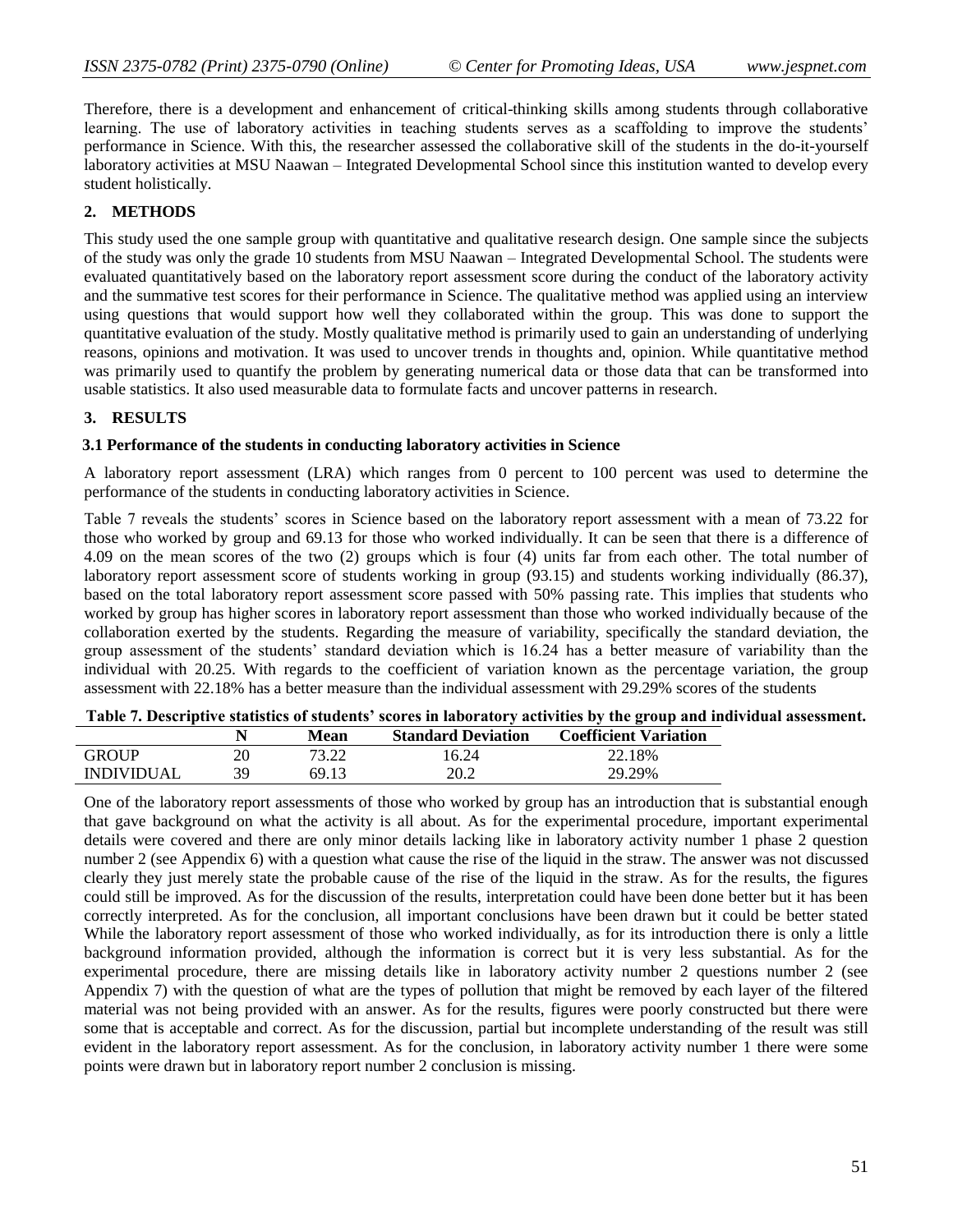This study further implies that better scores were generated from students working in a group since their critical thinking skills was developed through collaboration which is consistent with the study of Gokhale and Anuradhn (2003) in the study collaborative learning enhances critical thinking, the concept of collaborative learning, the grouping and pairing of students for the purpose of achieving an academic goal, has been widely researched and advocated throughout the professional literature. The students are responsible for one another's learning as well as their own. Thus, the success of one student helps other students to be successful. Proponents of collaborative learning claim that the active exchange of ideas within small groups not only increases interest among the participants but also promotes critical thinking. The interpretation of the result was also true to the study of Johnson and Johnson (1986), there is enough evidence that cooperation achieved at a higher level of thought retains longer than those students who worked quietly alone. Same as the belief of the Science educators according to Fay (1931) that laboratory is an important means of instruction in science since late in the 19th century. Laboratory instruction was considered essential because it provided training in observation, supplied detailed information, and aroused students' interest. Laboratory teaching assumes that first-hand experience in observation and manipulation of the materials in Science. The activity of the student using sensorimotor nature of the experience, and the individualization of laboratory instruction contributes positively to learning. Information cannot usually be obtained, however, by direct experience as rapidly as it can from abstractions presented orally or in print. Thus, one would not expect laboratory teaching to have an advantage over other teaching methods in the amount of information retention. The above mentioned theories supports how important collaboration in improving the performance of the students.

#### **3.2 Levels of collaborative skill among students**

Based in Figure 4, self-assessment has 63.16 % or 48 out of 76 of the students belonging to a group considered themselves always collaborative while 31.58 % or twenty-four (24) out of seventy-six (76) students show collaboration often and the remaining 5.26 % or four (4) out of seventy-six (76) students show collaboration sometimes only. Likewise Figure 5 shows peer assessment having 68.42 % or fifty-two (52) out of seventy-six (76) of the students evaluated themselves as always collaborative while 23.68 % or eighteen (18) out of seventy-six (76) students show collaboration often and the remaining 7.89 % or six (6) out of seventy-six (76) students collaborated sometimes only. Similarly the group assessment, 84.21 % or sixty-four (64) out of seventy-six (76) of the students belonging to a group were always collaborative while the remaining 15.79 % or twelve (12) out of seventy-six (76) students only show collaboration often. It can be observed also that in each assessment, a higher level of collaboration has a higher percentage. Looking at the highest level of collaboration, always collaborative, an increase in percentage from self to peer assessment (63.16 % to 68.42 %) and from peer to group assessment (68.42 % to 84.21 %) is apparent. An increase in percentage from self to peer assessment signifies that some students undervalue themselves in the group and thus there is a disagreement of perception on collaboration among members.



**Figure 4. Level of collaboration based on self-assessment evaluation**.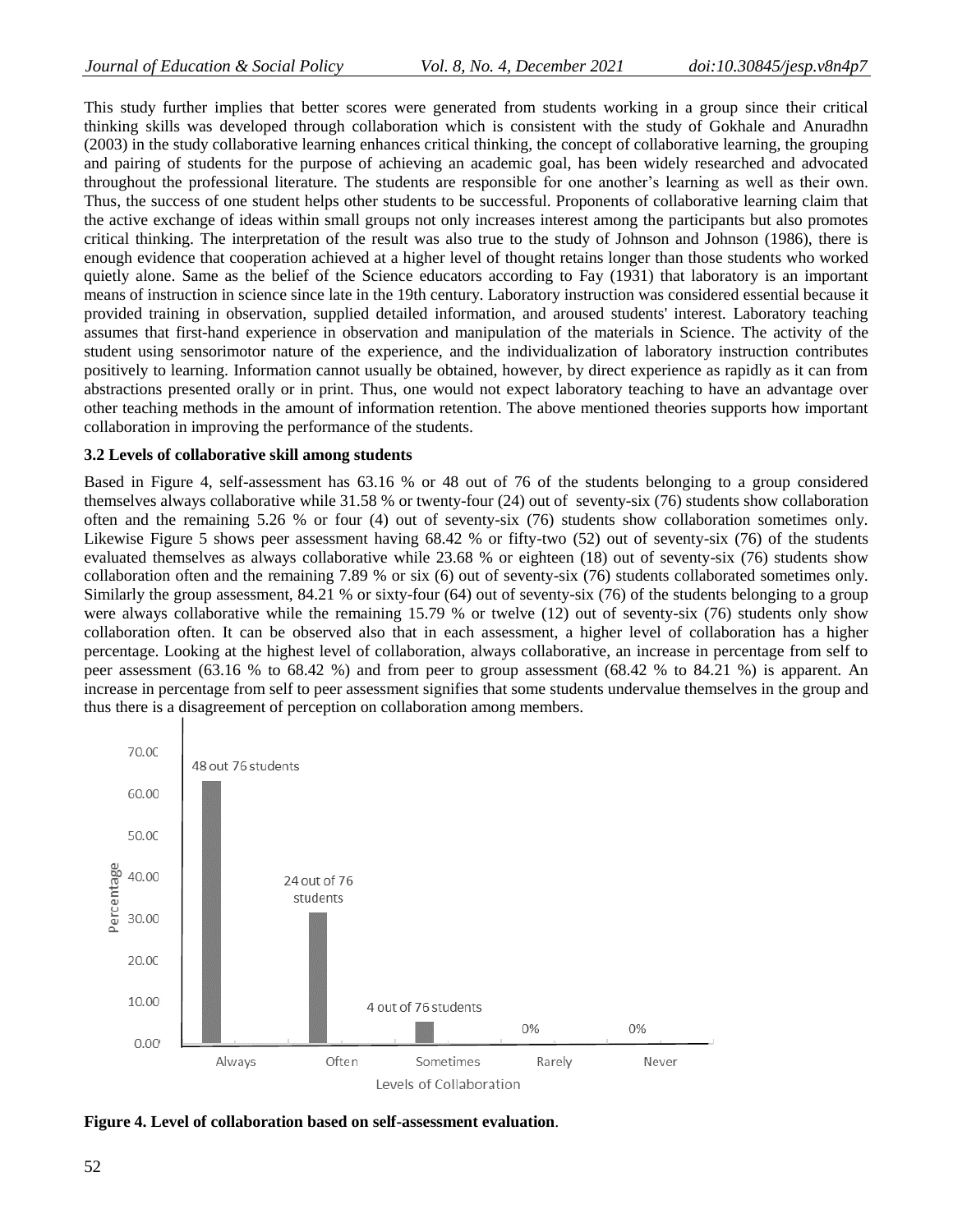

#### **Figure 5. Level of collaboration based on peer assessment**.



#### **Figure 6. Level of collaboration based on group assessment evaluation.**

The result of the study implies that in each assessment, there is a higher percentage on always collaborative level of collaboration from self to peer and peer to group assessment which means that some students undervalue themselves in the group. This is consistent to the study of Dillenbourg (1999) which notes, there are several qualities that characterize truly collaborative interactions. The typical division of labor in cooperative learning structures; partners split up the work, solve sub-tasks individually, and then put their respective contributions together. Learning occurs when all students have roughly the same level of dedication, although they may have different perspectives.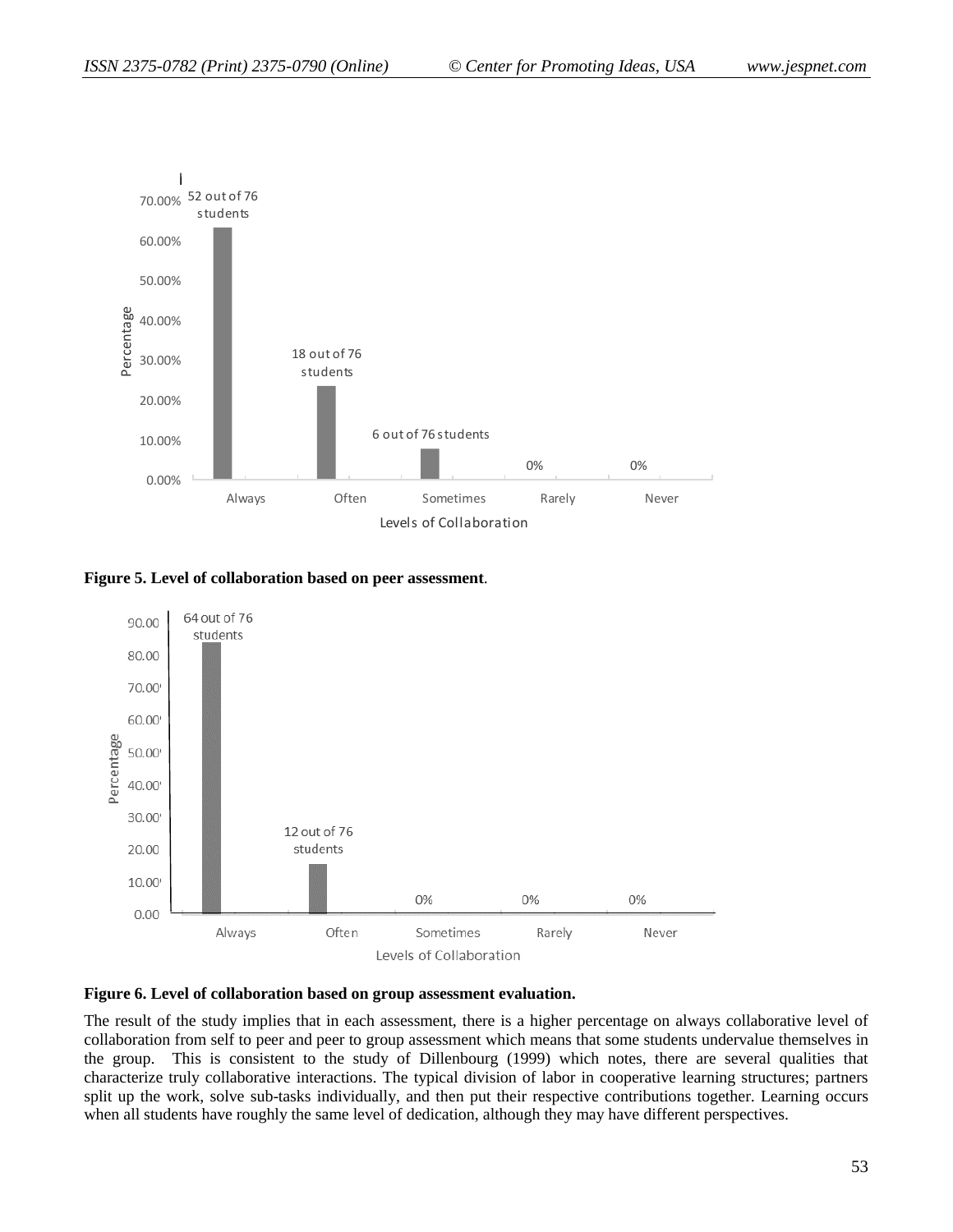From the results, this proves collaboration within the groups really exists during the laboratory activities and a high laboratory report assessment cannot be attributed to some members but to the whole group instead.

## **3.3 Performance of students in Science**

A summative test (ST) score which ranges from 0 percent to 100 percent was used to determine the performance of the students in Science as shown in Table 8. Those who worked as a group has a mean score of 32.75 while those who worked individually has a mean score of 27.72. There is a difference of 5.03 on the mean scores of the two groups which means that those who worked as a group has a better performance because of better retention of the lesson since the more ideas were shared by each member. As for the standard deviation, a measure of variability, those who worked as a group has a score of 6.67 while those who worked individually has a score of 7.19. The percentage variation as based on the coefficient variation for those who worked in groups is 20.35% compared to those who worked individually with 25.95%.The total number of summative test score of students working in group (31.67) and students working individually (27.71), based on the total summative test score passed with the 50% passing rate. This means that retention is better if the students collaborate with one another for they will value sense of responsibility.

**Table 8. Comparison of the summative test scores of the students working as a group and individual.**

|            |    | <b>Mean</b> | <b>Standard Deviation</b> | Coefficient<br><b>Variation</b> |
|------------|----|-------------|---------------------------|---------------------------------|
| Group      |    | 32.75       | 6.67                      | 20.35%                          |
| Individual | 39 | 27.72       | 7.19                      | 25.95%                          |

This result would suggest that students working in groups have developed sense of responsibility and other skills of a  $21<sup>st</sup>$  century learner that made them excel than those who worked individually. This is consistent with the Hanover Research, An Overview of  $21<sup>st</sup>$  century skills, 2016 where, educators and workforce experts suggests that our children need improved 21<sup>st</sup> century skills. Without these skills, they will not be able to successfully participate in the global economy. They won't be adequately prepared for college and work. 21<sup>st</sup> century skills are not about computer and technology skills. Analysis on the six major educational frameworks that is designed to improve the development of 21<sup>st</sup> century skills wherein there are four critical areas for development which are collaboration and teamwork, creativity and imagination, critical thinking and problem solving. It is easy to see how these skills could be valuable to a new high school graduate and to employers as well as how these skills interact with one another.

## **3.4 Relationship among the levels of collaboration of the students based on self, peer and group assessments**

In this study, self, peer and group assessments were used in determining the level of collaboration exerted by all the members in a group. The relationship among the self and peer assessment, peer and group assessment and self and group assessment was determined by using the analysis of variance.

ANOVA results in Appendix 21 reveals that there is a significant difference among self and peer, self and group and peer and group assessments with an F-value of eight point five hundred twenty-nine (8.529) and a P-value of zero (0.000) at a level of significance  $\alpha = 0.05$ . This means that self, peer and group assessment has a significant difference with one another and therefore contribute in evaluating the level of collaboration exerted by every student.

| Table 7. I all wise comparison using Scheme s test. |                |                 |  |  |  |
|-----------------------------------------------------|----------------|-----------------|--|--|--|
| <b>Mean Difference</b>                              | <b>P-Value</b> | Interpretation  |  |  |  |
| 0.03303                                             | 0.897          | Not Significant |  |  |  |
| $-0.236$                                            | 0.005          | Significant     |  |  |  |
| $-0.269$                                            | 0.001          | Significant     |  |  |  |
|                                                     |                |                 |  |  |  |

# **Table 9. Pairwise comparison using Scheffe's test.**

Using the pairwise comparison, computed Scheffe's test statistic result on self versus group and peer versus group with P-values that are less than 0.05 level of significance are both significant. This implies that the students find themselves participative and effective members in each of the group. While on self versus peer appears to be not significant because it has a P-value greater than 0.05 level of significance. This implies that student under rated themselves with their peers. The result is consistent with the study of Slavin and Hopkins (2003) where they have considered how cooperative learning helps children develop social and interpersonal skills. The experts have said that the social and the psychological effect on self-esteem and personal development are just as important as the learning itself and in terms of assessment, it will be beneficial to students on the quality of discussion, engagement and adherence to group norms. The praise given to group members is a good motivation for following collaborative learning standards.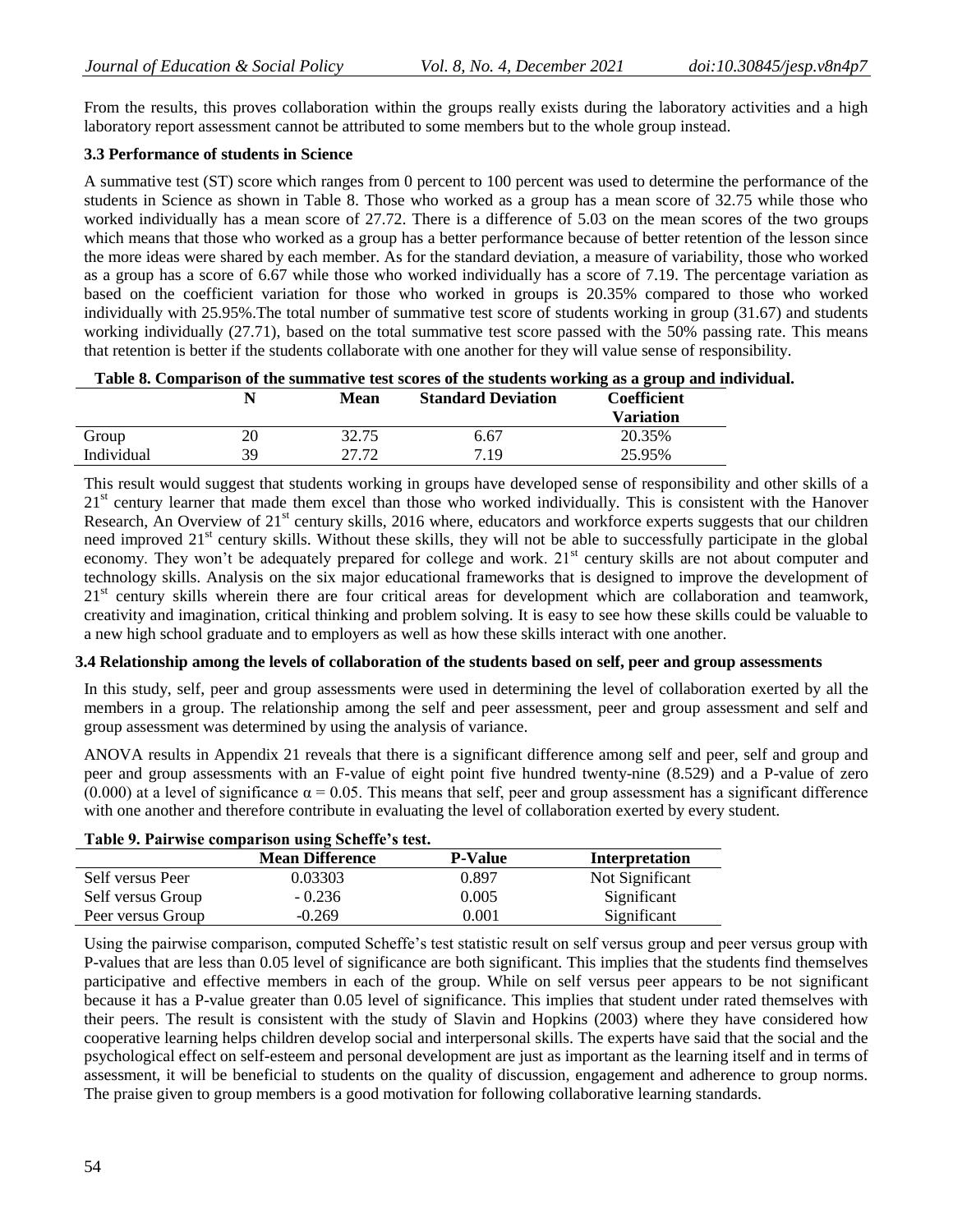Based from the responses of the students in the interview, as they were asked if they think collaboration is very important in the laboratory activity students coded AH13 said, *Yes maam para nay division of labor (Yes, ma'am so that there will be a division of labor) and* BM79 *Yes, the more ideas will be generated (Yes, there will be more ideas generated* would mean that collaboration will greatly affect the performance of the students in Science.

#### **4. Conclusion**

This study focuses on the evaluation of the performance of the students in Science through laboratory activities by different levels of collaboration at MSU Naawan – Integrated Developmental School. This study answered the questions on the performance of the students in conducting laboratory activities in Science; the level of collaborative skill demonstrated by the students in performing laboratory activities in Science based on self, peer and, group assessments; the performance of the students in Science based on the summative test; the significant relationship in the performance of the students on self, peer and, group assessment This study used one sample group with quantitative and qualitative research design with a total of one hundred and fifteen (115) students as the subject of the study. Self, peer and group assessment questionnaires were used to measure the level of performance of the students and a summative test was also given after the conduct of the study to measure their performance in Science. For qualitative evaluation purposes an interview was conducted to randomly selected students of the different groups to support the quantitative evaluation of the students.

The results show there is a difference between the students working individually and working as a group. The group have higher mean scores than those who worked individually. This means that the LRA scores of the students who worked by group have smaller variability than those who worked individually.

In each assessment, result reveals a higher level of collaboration on self, peer and, group assessments. ANOVA result indicates a significant difference on the students self vs group assessment and peer vs group assessment and there is no significant relationship on the students' self vs peer assessment.

### **4. Literature Cited**

- Akporehwe, J.N. and F.AOnwioduokit. 2010. Enhancing scientific attitudes through activity-based approaches. Nigerian Journal of Science and Science Education, 8(2).
- Anderman, EM and D.Miggley, C. 2002. Methods for studying goals, goal structures and patterns of adaptive learning. Goals, Goal Structures, and Patterns of Adaptive Learning, ed. C Midgley, pp 1-53. Mahwah, NJ:Erlbaum
- Anduyan, M., A. Aspacio, T. KharenandE. Del Mundo, 2016. Water and alcohol thermoscope. ResearchgatePubication. 32 (3), 449-469.
- Antonio, L.. 2015. Study Assesses delivery of Science inquiry skills in K to 12 Curriculum. College of Education, University of the Philippines.
- Blosser, I. 1990. Laboratory activities to develop retention. American Research Institute. 23 (2), 223-300.
- Cangelosi, J. S. 2000. Classroom management strategies: gaining and maintaining students' cooperation  $(4<sup>th</sup>$  edition). NY: John Wiley & Sons.
- Cantorne, J. and S. Moralde. 2007. The Constructivist Approach: Its Effect on Stduents' Academic Performance and Attitudes Toward Science IV at Lapasan National High School. Central Mindanao University Thesis.
- Case, E., R. Stevens and M. Cooper. 2007. Is collaborative grouping an effective instructional strategy Journal of College Science Teaching, 36(6), 42.47.
- Castle, Thomas Dee Jr. 2014. The impact of cooperative learning on the development of need for cognition among college students. University of Iowa, Iowa Research Online.
- Diate, K, A. Cetural, Jr., and A. Valdez.2016. Water and alcohol thermoscope. Researchgate Publication. 28 (4), 554- 602.
- Dillenberg, P. 1999. Collaborative learning: cognitive and comptational approaches. Pp1-16. Amsterdam NL: Pergamon, Elsevier Science
- Genovia, J., A.Anto, E. Cordilla, and J. Yee. 2016. Differential thermoscope. Researchgate Publication. 30(5), 812- 992.
- Facione, G. 2010. Critical thinking skills of students. A Journal Research. 25, 326-345.
- Fay, R. 1931. Laboratory activities for the Science educators. American Research Institute.
- Fraser, B.J. 2007. Classroom learning environments, In S.K. Abell and N.G. Lederman (Eds.), Handbook of research on science education (pp. 103-124). Mahwah, NJ:Lawrence Erlbaum.
- Fraser, B.J. and D.L. Fisher. 1982. Predicting students' outcome from their perceptions of classroom psychosocial environment, American Educational Research Journal 19, 498-518.